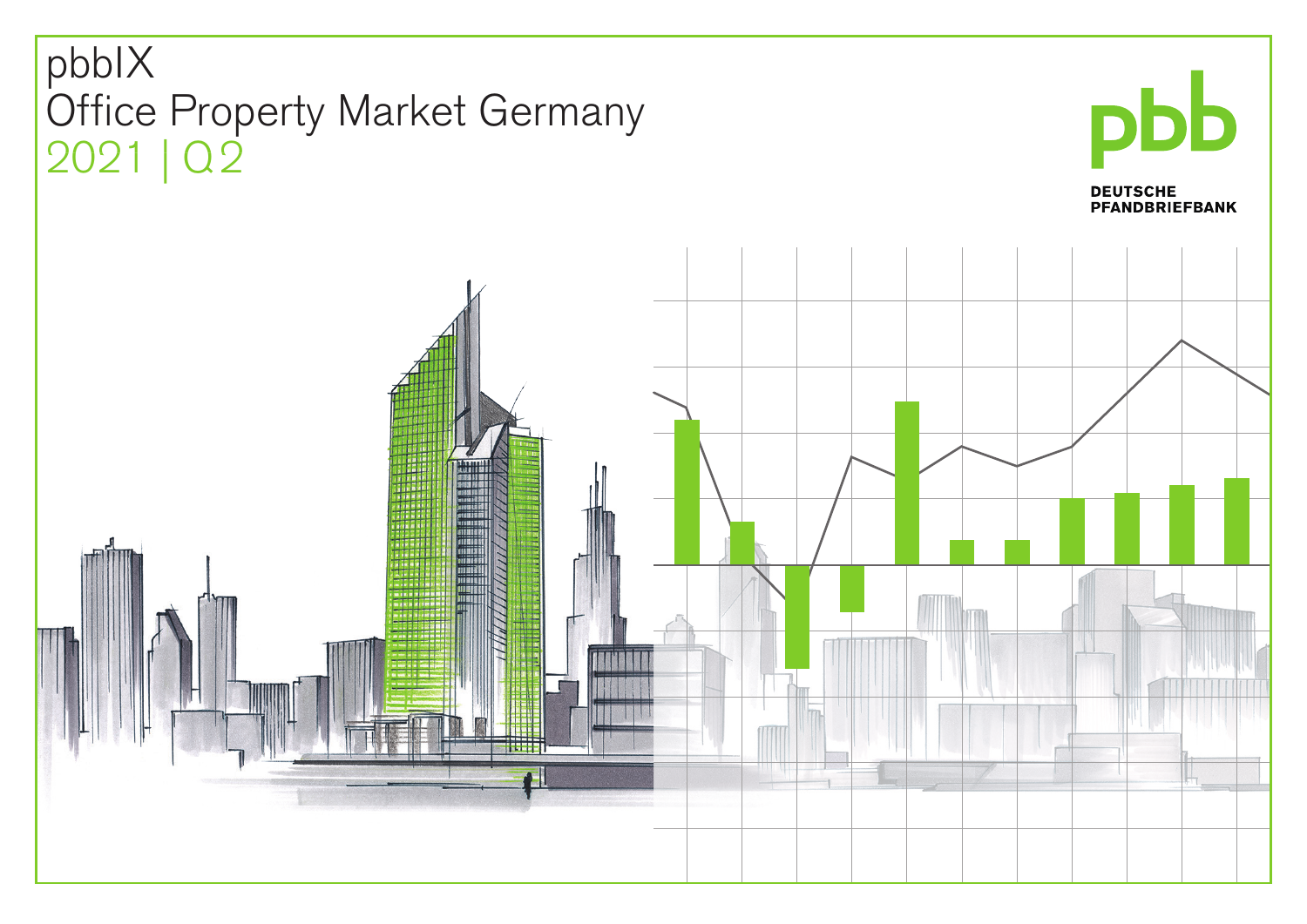## Disclaimer

Deutsche Pfandbriefbank AG (pbb) is the sponsor of this document. vdpResearch GmbH, Berlin, is responsible for the content.

pbb does not verify the figures and other information used and does not accept any liability for the content. It shall not be obliged to correct or point out any inaccuracies or incompleteness. pbb may stop publication at any time.

Any liability for negligence on the part of pbb arising from or in connection with this document shall be excluded unless it is a matter of injury to life, limb or health, and unless such exclusion of liability is excluded for other legally compelling reasons.

All legal relationships arising from, or in connection with, this document in relation to pbb shall be governed solely by the substantive law of the Federal Republic of Germany. Exclusive legal venue shall be Munich, as far as this can be permissibly agreed upon.

Data and information contained in this publication are based on sources and methodical approaches which vdpResearch GmbH considers to be reliable. However, vdpResearch GmbH cannot guarantee the accuracy or completeness of the information provided. Any opinions expressed reflect the current views of vdpResearch GmbH. However, no assurance can be given with regard to the content of such opinions or forecasts.

## Imprint

Deutsche Pfandbriefbank AG Parkring 28 85748 Garching, Germany

Germany

Management Board: Andreas Arndt (CEO), Thomas Köntgen (Deputy CEO), Andreas Schenk, Marcus Schulte Chairman of the Supervisory Board: Dr Günther Bräunig Registered office: Munich Legal form: Aktiengesellschaft Companies Register No: Munich District Court, record HRB 41054 International VAT ID code: DE811223976

Supervisory authorities:

Federal Financial Supervisory Authority, Graurheindorfer Str. 108, 53117 Bonn and Marie-Curie-Straße 24-28, 60439 Frankfurt am Main European Central Bank, Sonnemannstraße 20, 60314 Frankfurt am Main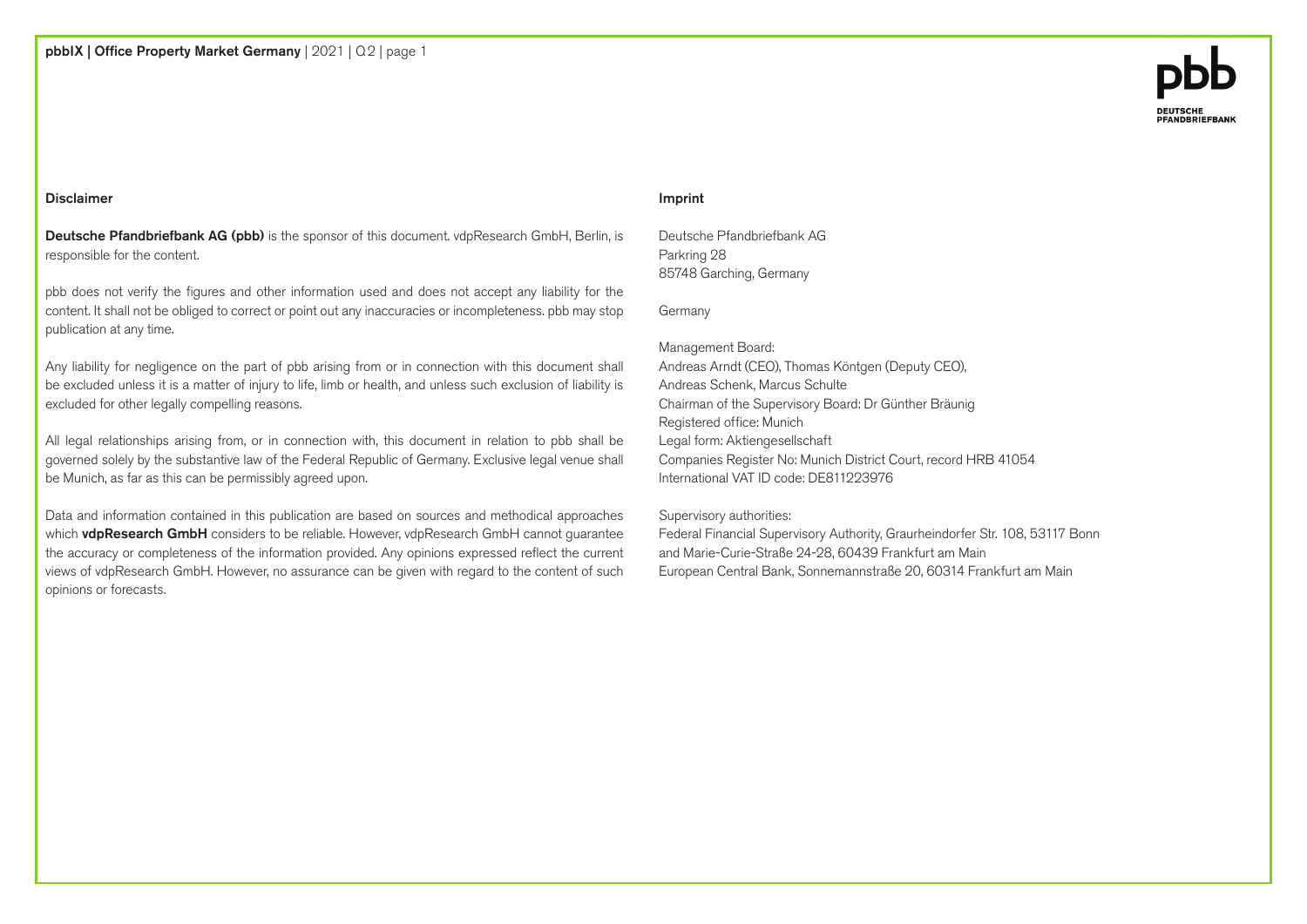pbbIX | Office Property Market Germany | 2021 | Q2 | page 2

## Overview

Whilst the pbbIX real estate index remained in negative territory during the second quarter of 2021, it increased by 0.29 index points to -1.23 index points, meaning that the **downturn is slowing**. This development was driven mainly by the improved macroeconomic development in Germany and a recovering investment market.

The German economy put in an excellent performance during the second quarter. Private consumption rose significantly, supported by stable labour market trends, and against the backdrop of catch-up effects and reduced lockdown measures. Had it not been for supply chain constraints as well as a general lack of primary products and materials, macro economic growth in Germany would have been even stronger.

Demand for office properties brightened significantly, with just under €6 billion spent on office properties across the big 7 markets in Germany – indicating that the office investment market is slowly but surely shaking off the negative effects of the pandemic. Initial yields responded accordingly, trending downwards for first-class properties in the second quarter. Demand for rental space on the other hand was low when compared to the pre-crisis levels.

The pandemic **holds fewer terrors**, but remains a threat. Virus mutations and rising infection rates constitute significant uncertainties; furthermore, the easing of lockdown measures could be reversed. Nevertheless, there is more evidence that the economy  $-$  and with it the office property market  $-$  will continue on its path towards recovery.



## pbbIX BIG 7 | Index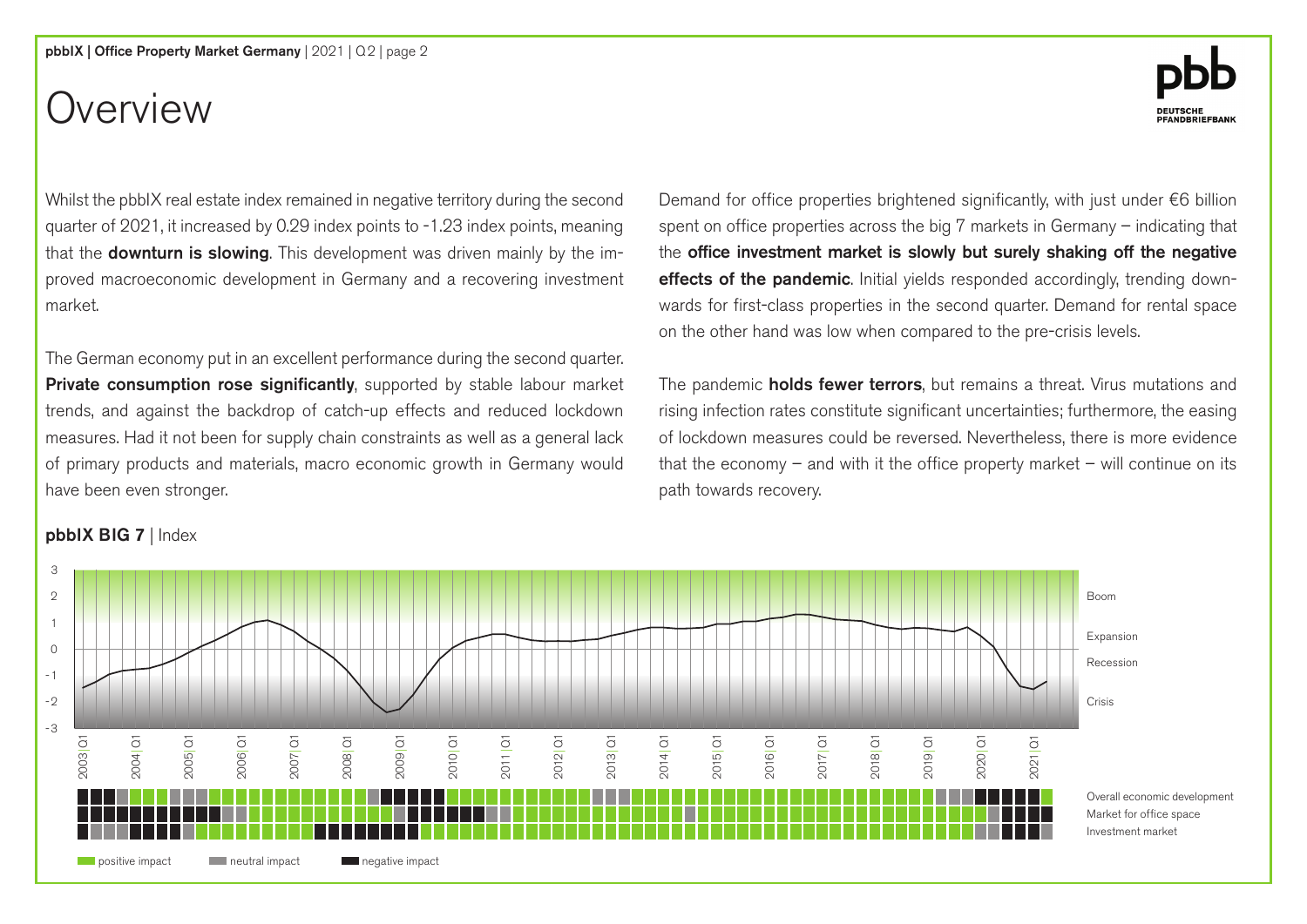# Overall economic outlook



The economic situation in Germany improved significantly in the second quarter of 2021. According to first estimates of the German Federal Statistical Office, real gross domestic product showed an increase of 1.5% compared to the previous period, offsetting most of the slump seen during the winter quarter. Whilst the year-on-year real GDP increase amounted to 9.2%, economic output remained materially below pre-crisis levels.

Public expenditure and **private consumption** were the main drivers of economic growth. Eased lockdown measures and pent-up purchasing powerled to strong catch-up effects, materially increasing private household expenses for goods and services.

Barring the lack of materials and deliveries, the growth rate would have been even stronger. Following the most recent economic survey conducted by the ifo Institute, nearly two thirds of industrial enterprises complain that **ongoing supply** constraints for raw materials and primary products are limiting their production capacities. The construction industry is also increasingly fighting scarcity of materials.

In combination with rising coronavirus infection cases, these developments are somewhat dampening the economy's optimism. Companies are evaluating their current business situation more positively again; however, they are more sceptical when it comes to forecasts for the upcoming months. Nevertheless, the reco**very trend** is intact. Unless infection cases rise dramatically  $-$  and restrictive lockdown measures are re-imposed – economic output will continue on its path towards recovery.



Working population | year-on-year change in %



Real gross domestic product | year-on-year change in %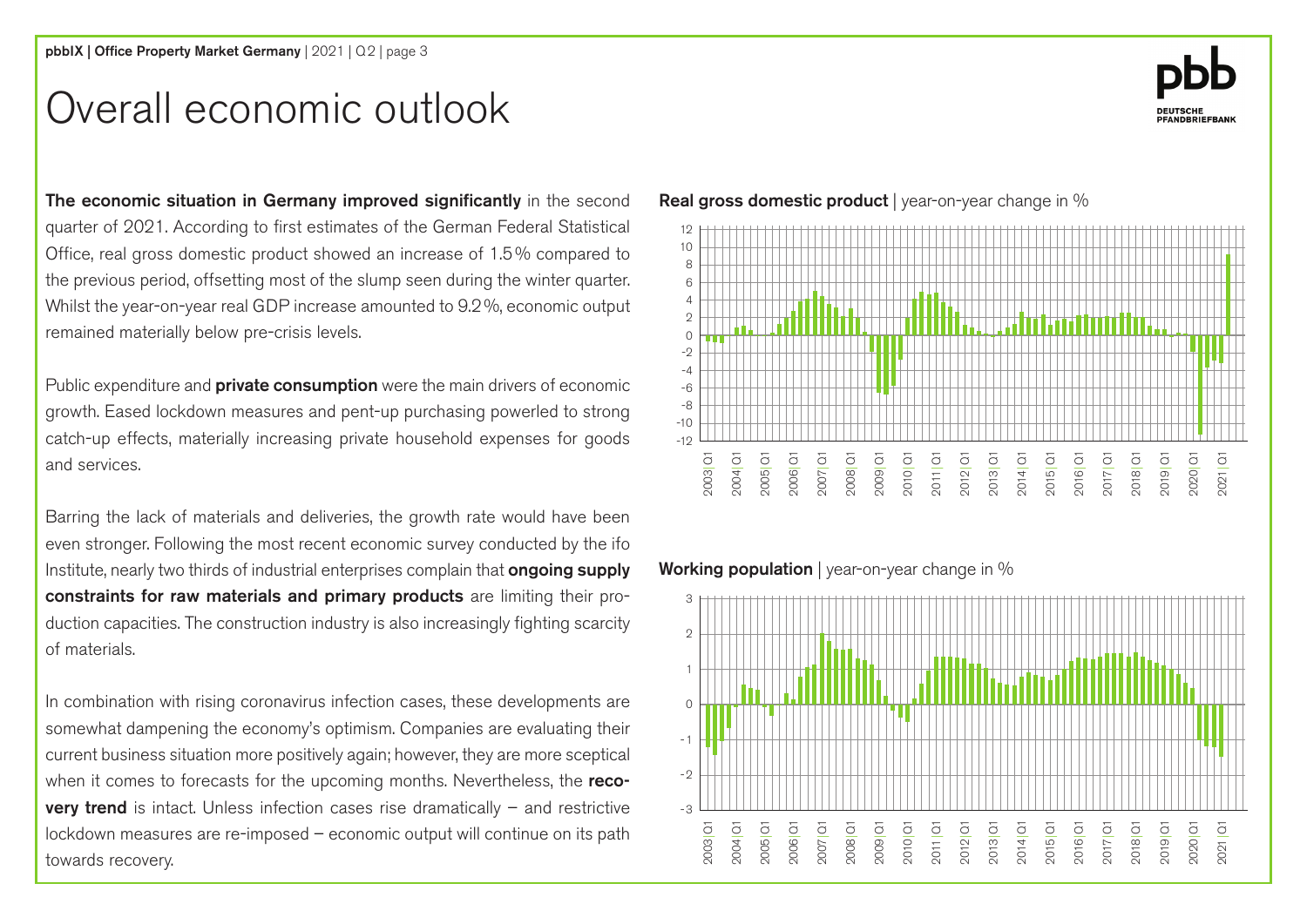# Market for office space

Demand for space is increasingly stabilising following the improved macroeconomic development and related expectations. Approximately 600,000 sqm of office space was newly let on the big 7 markets during the second quarter, falling behind the result seen in the previous quarter, but exceeding the previous year's figure. The coronavirus pandemic has therefore definitively reduced letting performance; it is now around 30% below the high levels of demand seen between 2015 and 2019.

The consequences of the pandemic were also visible in vacancy rates: following the trends of the previous quarters, **office space was again being freed up**. At the mid-year mark, around 4.3% of office space was vacant, with Frankfurt and Dusseldorf showing comparatively high vacancy rates. Vacancies remained within the fluctuation reserve elsewhere.

Nominal rents for newly-let space have barely reacted to the lower demand for space and higher vacancy levels. On average, top rents remained virtually unchanged compared to the previous quarter in all seven cities. The same applied to nominal average rents. However, the changed market situation impacted actual rent payments. Major real estate brokers are expressly noting that new business was accompanied by more tenant incentives, such as longer rent-free periods, increasingly **reducing effective rental income**. However, these higher temporary rental shortfalls are unlikely to have a game-changing impact on market values and prices. Longer-term prospects are decisive.

**Office space vacancies (BIG 7)** I in % of the portfolio



Top rents (BIG 7) | year-on-year change in  $%$ 



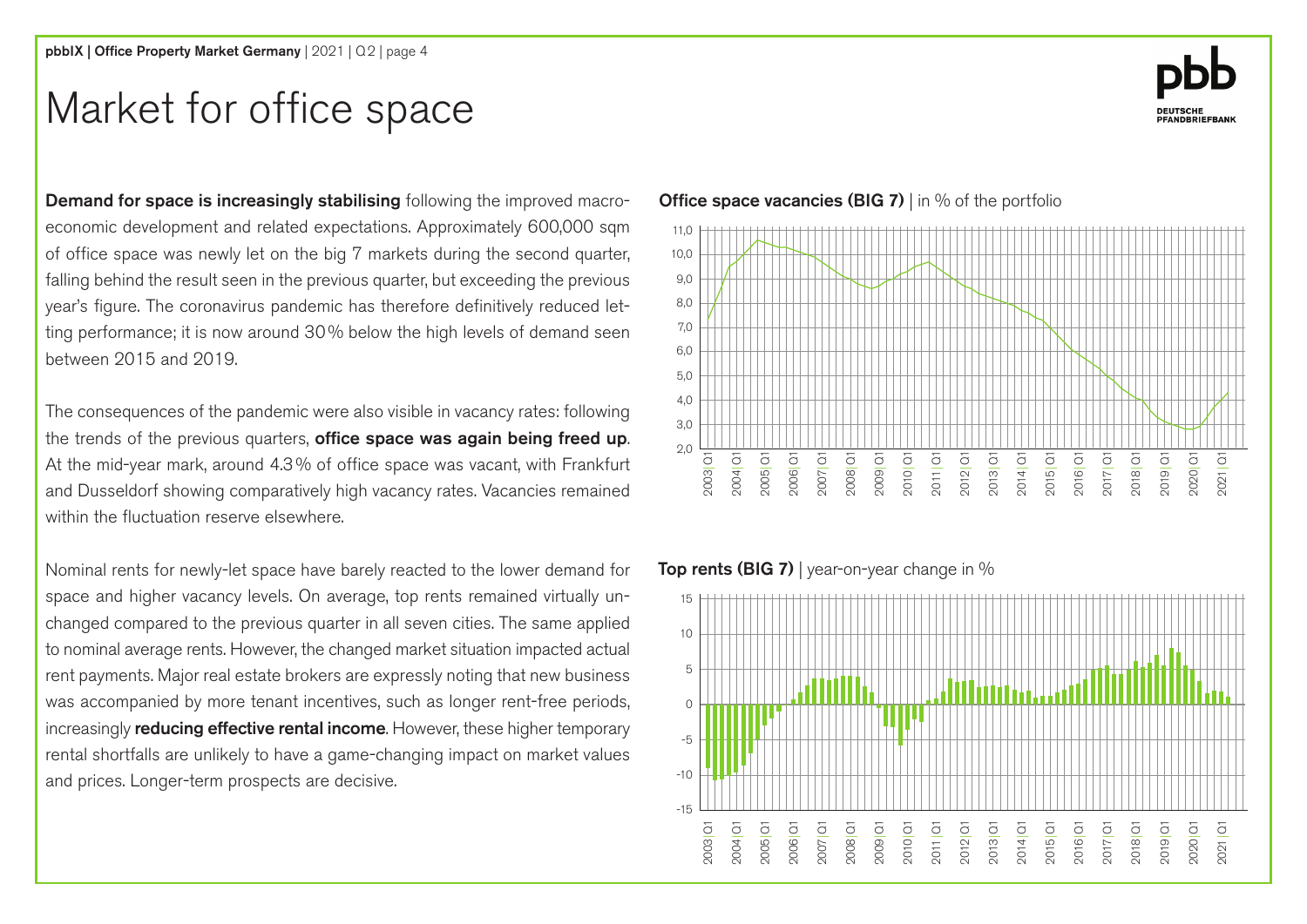# Investment market

Inflows on the office investment market strongly increased in the second quarter. On the big 7 markets, office properties worth almost €6 billion changed hands. About 55% of inflows came from abroad. According to Real Capital Analytics, Munich and Berlin were the preferred investment locations, together accounting for around 70% of turnover.

As quarterly inflows are subject to strong fluctuations, it is too early to derive a full market recovery from the recent rebound. But combined with the high transaction volume in the fourth quarter of 2020, it is evident that **demand for** office properties is picking up again. The very weak beginning of the year was easily offset – and in sum, the results achieved in the first six months came in just below the pre-pandemic levels of the first half of 2018 and 2019, respectively.

The development of initial yields and prices also reflected the gradual recovery of the office investment. Despite the potential uncertainty on the rental market – as reflected by the subdued demand for space and rising vacancies – *initial* yields are trending downwards again. As opposed to the two preceding quarters, initial yields decreased somewhat in the second quarter. The gap between the yield and long-term interest rates on the capital markets narrowed further, with the latter increasing slightly.

## Net initial yield (BIG 7) | in %



## Investment volume (BIG 7) | in € billion



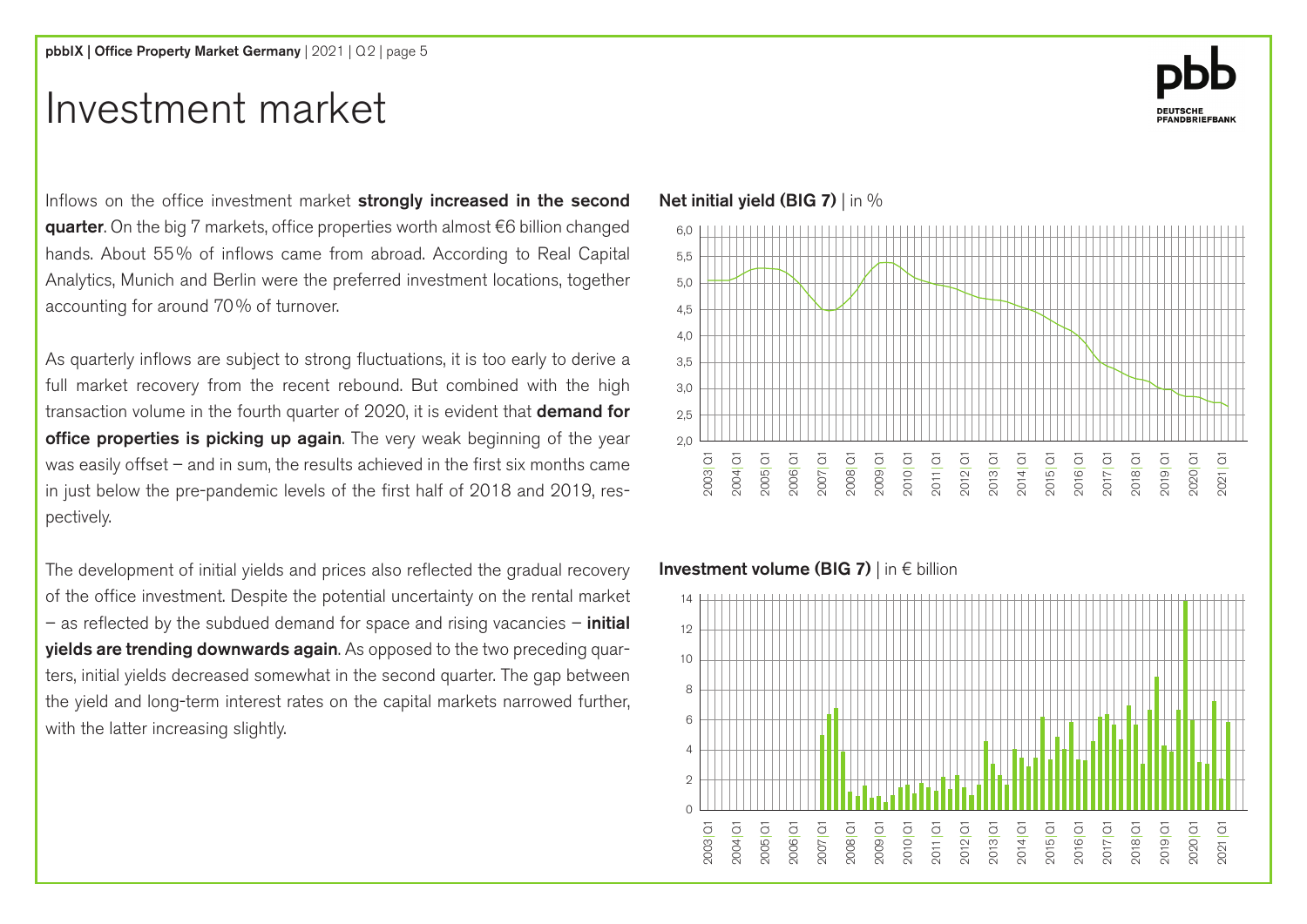## BERLIN

Following the comparatively high take-up in the first quarter, the second quarter turned out slightly weaker in Berlin. All in all, 365,000 sqm of office space was taken up during the first half-year, therefore exceeding the previous year's turnover by 10%. The vacancy rate continued on a slight upwards trend and ended the second quarter at 3.9%. Top rents remained unchanged, between €38 and €40 per sqm at the half-year mark. Inflows on the Berlin investment market improved significantly in the second quarter. The acquisition volume for office properties amounted to €1.7 billion, of which nearly €1 billion was invested from abroad. Following a long sideways movement, initial yields declined, ending the quarter at 2.5%.

## **HAMBURG**

At just under 100,000 sqm, the letting performance in Hamburg remained well below the first-quarter result of 137,000 sqm. The previous year's turnover was exceeded by 40% in the first half of the year. The still very low vacancy rate of 3.1% only edged up slowly, whilst rents stagnated. The investment market showed a very subdued development during the second quarter, with an investment volume of approximately €115 million. Overall, the investment volume in the first half of the year amounted to only €600 million and thus was materially lower than in the corresponding periods in previous years. Since the yields for first-class properties in prime locations weakened slightly quarter-on-quarter, the lack of first-class properties was probably the reason for the weak investment result.

**DEUTSCHE<br>PFANDBRIEFBANK** 



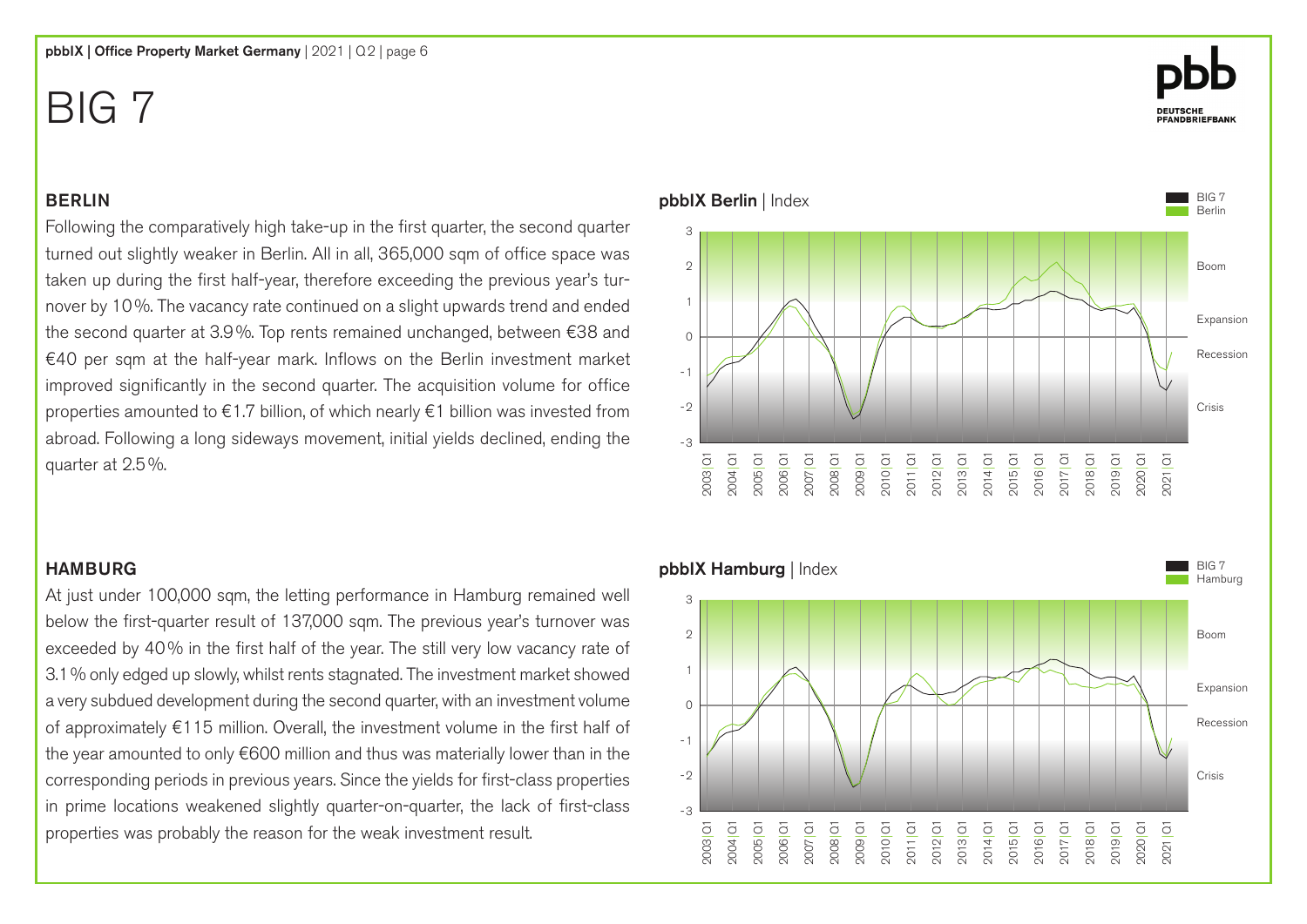## MUNICH

Due to a lack of large-scale lettings, the letting performance continued its very weak development during the second quarter. The statistics of major real estate brokers indicate a volume of just under 130,000 sqm, after around 105,000 sqm for the winter quarter. In sum, the previous year's turnover was undercut by approximately 30%, which was one reason for another increase in vacancies, to roughly 4.2% of office space, and thus 1.5 percentage points more than at the end of June 2020. Nominal top and average rents remained unchanged. Due partly to various large transactions, the transaction volume on the office investment market was very high in the second quarter ( $\epsilon$ 2.5 billion), in fact, it was the second-best result on record. Net initial yields for first-class properties remained unchanged at around 2.7%.

## COLOGNE

The very high letting performance of the first quarter was not fully repeated during the second quarter. However, a figure of around 60,000 sqm is solid and – when added to the nearly 90,000 sqm from the first quarter – yields a convincing first half-year result with a 50% higher turnover compared to the previous year. Nevertheless, the vacancy rate increased slightly to approximately 2.5% for prime locations and to around 3.5% for all locations. Nominal rents for newlylet space remained at a high level, with top rents still amounting to €26 per sqm. The investment volume for office properties amounted to just under €360 million in the second quarter. The last time turnover was higher was in the fourth quarter of 2019. Net initial yields for first-class properties were down by 10 basis points quarter-on-quarter, at 2.9% as at end of June 2021.

## pbbIX Munich | Index 2 1  $\Omega$ -1 -2 3

-3



2013|Q1 2014|Q1 2015|Q1 2016|Q1 2017|Q1 2018|Q1 2019|Q1

2012|Q1 2011|Q1 2010|Q1 2009|Q1 2008|Q1 2007|Q1 2006|Q1 2005|Q1 2004|Q1 2003|Q1

BIG 7 **Munich** 

Boom

Recession

Expansion

Crisis

2020|Q1 2021|Q1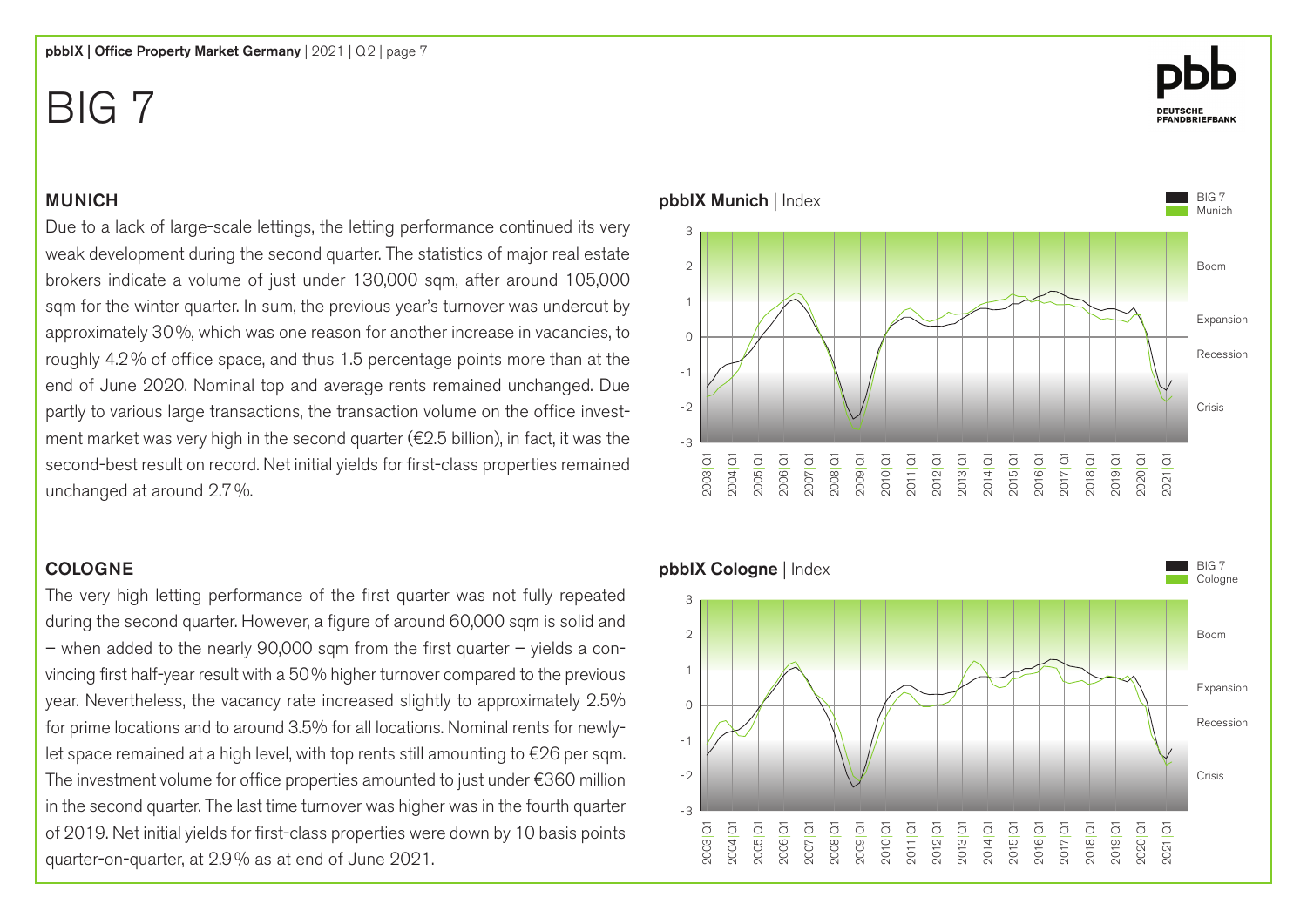## FRANKFURT

As in the previous quarter, only 83,000 sqm were let in the second quarter, yielding a letting performance of approximately 166,000 sqm for the first half of the year. Hence, the previous year's figure was exceeded by 50%, whilst in a medium-term comparison the result was below average. Despite significantly lower new construction activity, the vacancy rate rose to 6.6% in the second quarter. Nominal top and average rents for newly-let space remained at a high level. Compared to the very weak first quarter, inflows increased significantly in the second quarter, to  $\epsilon$ 820 million (Q1:  $\epsilon$ 460 million); compared to previous years, however, the investment volume in the first six months of 2021 was very low. Nevertheless, net initial yields for first-class office properties remained unchanged at 2.8%.

## DUSSELDORF

The letting performance has been on a low level for a year now, with hardly any quarterly fluctuations. Most recently, a lack of larger transactions played a role, increasing the current vacancy rate to 7.6%. However, nominal top and average rents for newly-let space remained stable. Dusseldorf's investment market also lacked dynamic development. Nevertheless, inflows did increase compared to the very weak first quarter. According to Real Capital Analytics, around €570 million was invested during the first half of the year, i.e. 63% less than in the first six months of 2020. Once again, this was down to a lack of larger transactions. Notwithstanding this, net initial yields for first-class properties went down in the second quarter, to a range of between 2.8% and 2.9% at the end of the first half-year





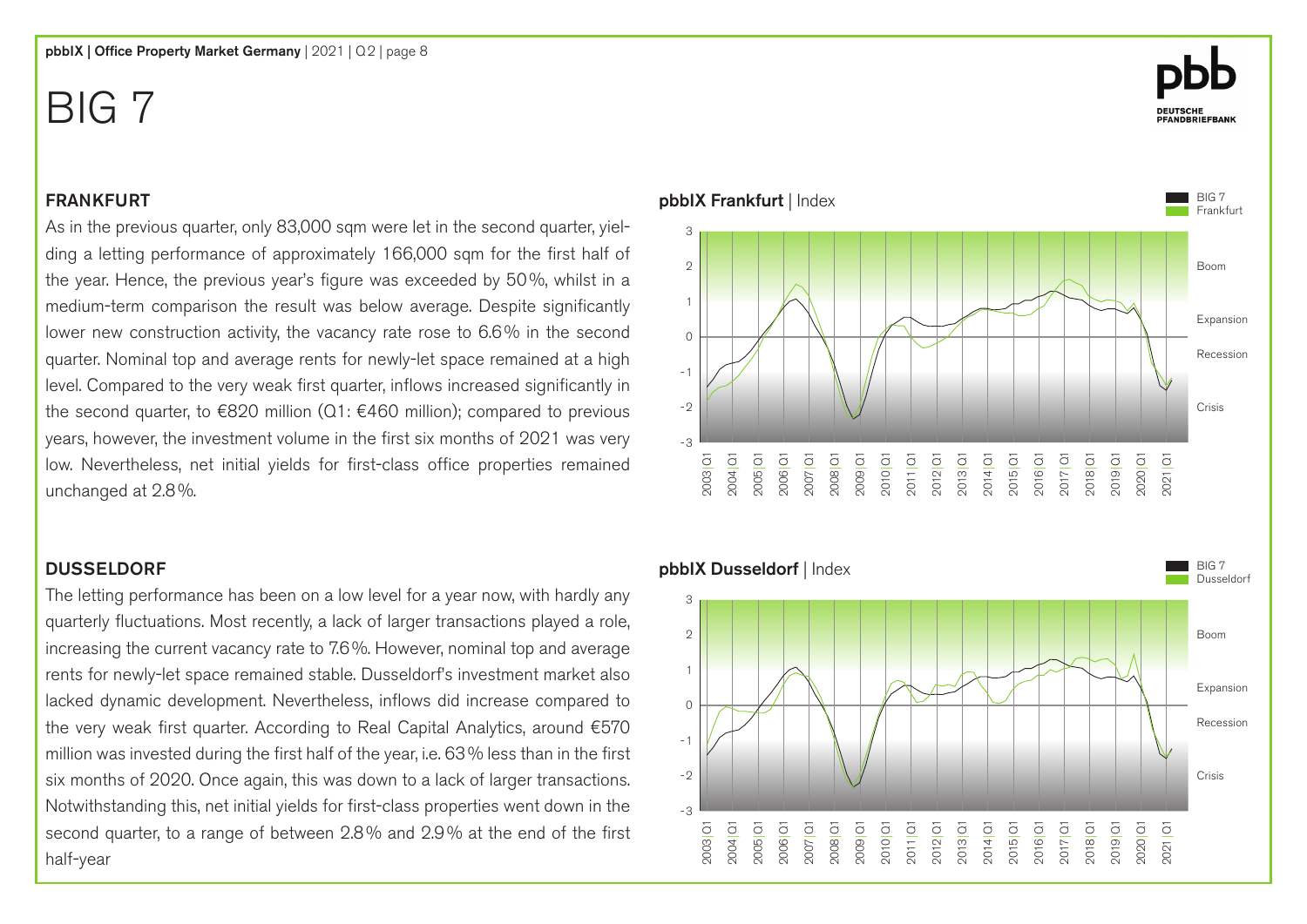## **STUTTGART**

Turnover on Stuttgart's office market slumped again in the second quarter of 2021, to 17,000 sqm, following 33,000 sqm in the first quarter. Therefore, letting performance in the first half-year was 37% lower than 2020's already below-average first half-year. However, due to low new construction activity in the second quarter, the vacancy rate did not increase but remained very low at between 1.8% and 2%. Nominal rents for newly-let space also remained stable. Traditionally, domestic investors dominate the investment market in Stuttgart, and  $-$  as in the previous quarters  $-$  they once again held back in the second quarter. All in all, the purchase volume for office properties only amounted to approximately €100 million. Net initial yields for first-class properties remained unchanged compared to the previous quarter.



# **DEUTSCHE<br>PFANDBRIEFBANK**